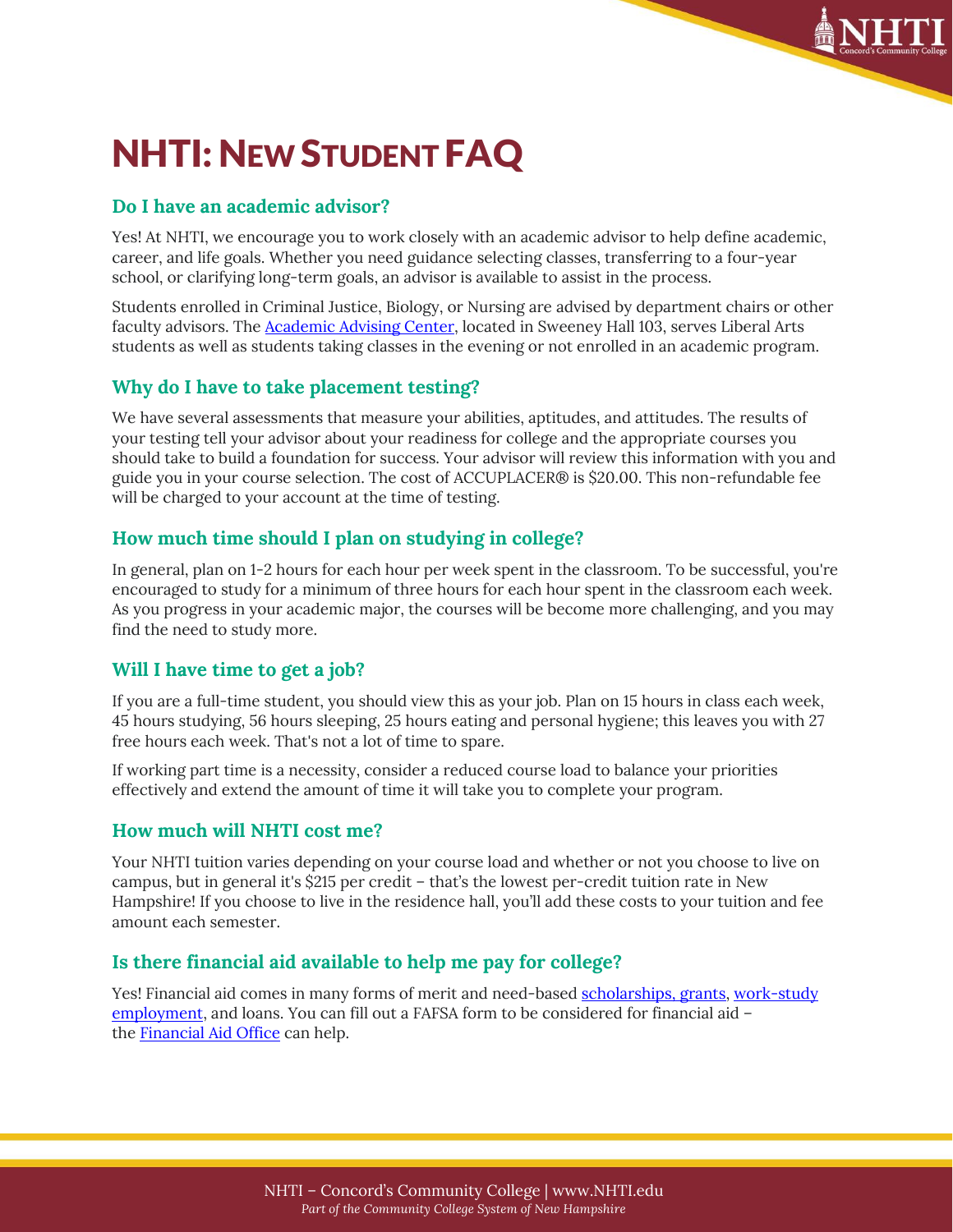# **What services are available on campus to help me become a better college student?**

Your advisor will be a great resource to point you in the right direction, and we offer many services through our [Academic Center for Excellence \(ACE\).](https://www.nhti.edu/services/academic-assistance/tutoring-with-ace/)

Other services which are ready to assist you include:

- The [Office of Accessibility Services](https://www.nhti.edu/services/student-support/accessibility-services/) offers support to students with disabilities to become more independent learners in the form of tutoring, counseling, and assistive technologies.
- The [Counseling Office](https://www.nhti.edu/services/student-support/counseling-services/) on campus can assist students in identifying and achieving their educational and life goals to enhance their learning environment throughout the institution.
- Some major programs also offer Peer Mentors who are senior level students available to guide and mentor new students.
- The [Health Services Office](https://www.nhti.edu/services/campus-resources/health-services/) can assist students in compliance with health/immunization information needed for college entry, an Allied Health program, or athletics.

## **How is going to college different from high school?**

College can be a wonderful, rewarding, insightful experience that expands your horizons and allows you to grow as an independent individual. You have new opportunities open to you and the responsibility of handling your own affairs and future.

With this responsibility, though, comes consequences. You're in charge of monitoring your own educational and social decisions and will be held accountable for those decisions. All NHTI students are expected to follow the published policies in the [Student Handbook,](https://www.nhti.edu/current-students/student-handbook/) including the [Student Code](https://www.nhti.edu/current-students/student-life/student-code-of-conduct-judicial-process/)  [of Conduct,](https://www.nhti.edu/current-students/student-life/student-code-of-conduct-judicial-process/) which prohibits acts of dishonesty such as cheating and plagiarism.

Faculty members will expect you to take personal responsibility for your learning by working independently and adhering to classroom protocols, [attendance requirements,](https://www.nhti.edu/current-students/requirements-policies/attendance/) and due dates, and by following the guidelines specified in the course syllabus your faculty member will provide to you at the beginning of every course.

There are more than financial consequences to letting coursework slide. If you stop attending a course without following the appropriate [Dropping a Class/Withdrawing from NHTI,](https://www.nhti.edu/current-students/requirements-policies/dropping-classes-withdrawing-from-nhti/?highlight=Dropping%20Classes%2FWithdrawing%20from%20NHTI) your instructor may drop you from the course with a failing grade at any point.

If your credit load drops too far, you may no longer be eligible to live in the residence halls or to play [intercollegiate sports.](https://www.nhti.edu/campus-life/athletics/) If your Grade Point Average is too low at the end of the semester, you may be suspended from your program for a semester or more and have to re-apply in order to finish the program. If you fail to make satisfactory progress, in your degree program, you may also jeopardize your eligibility for [financial aid.](https://www.nhti.edu/paying-for-nhti/financial-aid/?highlight=Financial)

It is critical that you communicate with your instructors and advisor right away if you are experiencing any problems that threaten your successful completion of any of your courses. Your problem is neither unique nor insurmountable. There are more options than you might think to maintain good academic standing, and your instructors and advisor are available to help you find the best solution.

### **Are there important dates or deadlines I need to know about?**

Each semester, there are several important dates to remember. You can contact your advisor or view our [Course Catalog](https://www.nhti.edu/programs-courses/catalog/) for a full listing of those important dates.